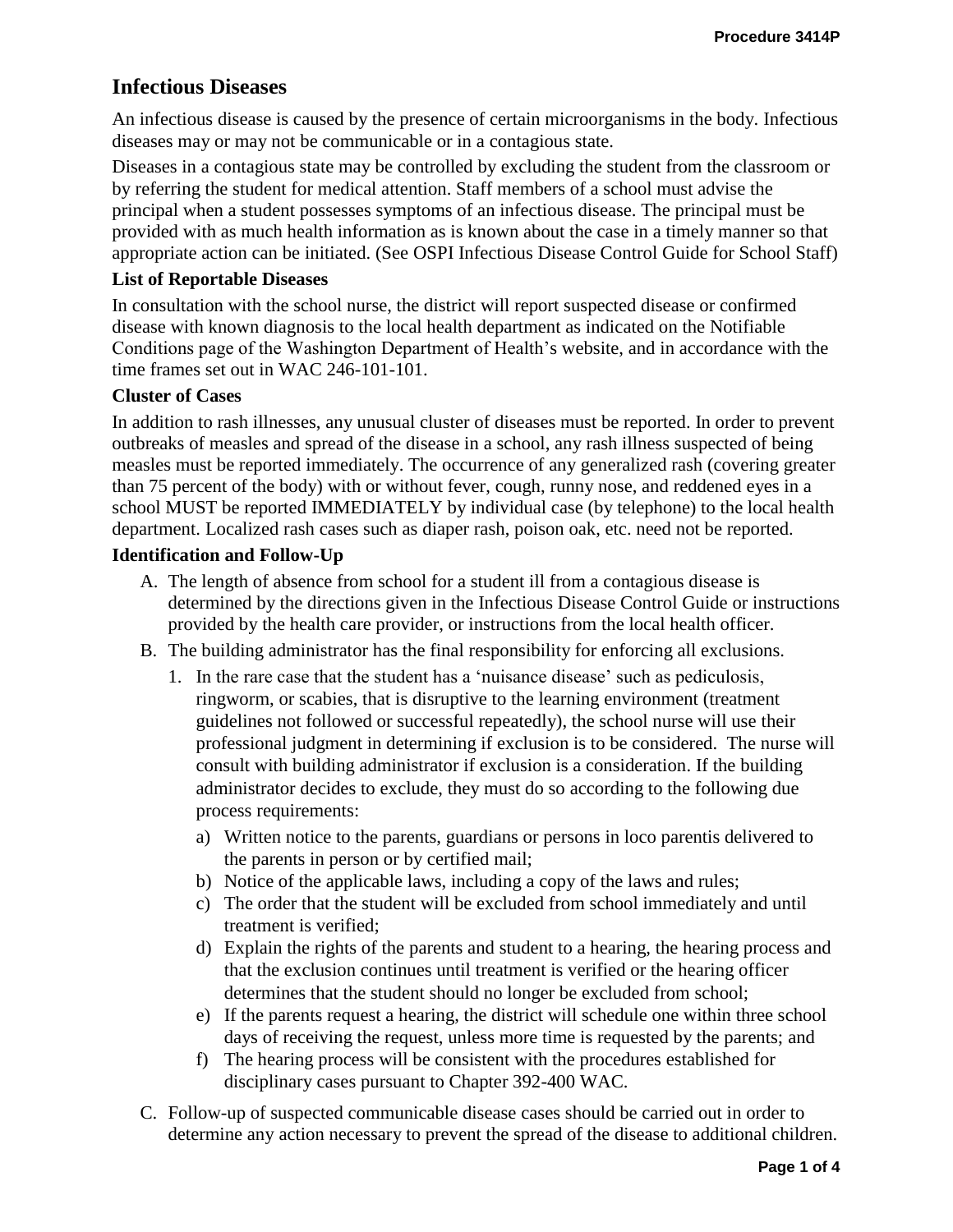## **Reporting At Building Level**

- A. The school principal or designee to the local health officer as per schedule will report a student who is afflicted with a reportable disease. Employees learning of a student with a sexually transmitted disease will report directly to the health department and will otherwise maintain the information in strict confidence.
- B. When symptoms of communicable disease are detected in a student who is at school, the regular procedure for the disposition of ill or injured students will be followed unless the student is fourteen years or older and the symptoms are of a sexually transmitted disease. In those instances, the student has confidentiality rights that prohibit notification of anyone, excepting the health department. In all other instances, the principal or designee will:
	- 1. Call the parent, guardian or emergency phone number to advise him/her of the signs and symptoms;
	- 2. Determine when the parent or guardian will pick up the student;
	- 3. Keep the student isolated but observed until the parent or guardian arrives; and
	- 4. Notify the teacher of the arrangements that have been made prior to removing the student from school.

## **First Aid Procedures**

A. Wound cleansing should be conducted in the following manner:

- 1. Soap and water are recommended for washing wounds. Individual packets with cleansing solutions can also be used;
- 2. Gloves must be worn when cleansing wounds which may put the staff member in contact with wound secretions;
- 3. Gloves and any cleansing materials will be discarded in a lined trash container that is disposed of daily according to WAC 296-823 – Occupational exposure to bloodborne pathogens and included in the most recent OSPI Infectious Disease Control Guide;
- 4. Hands must be washed before and after treating the student and after removing the gloves; and
- 5. Treatment must be documented in a health log program.
- B. Thermometers will be handled in the following manner:
	- 1. Only disposable thermometers or non-mercury thermometers with disposable sheath covers should be used when taking student's temperatures; and
	- 2. Disposable sheath covers will be discarded in a lined trash container that is secured and disposed of daily; temporal scan thermometers will be disinfected after each use.

#### **Handling Of Body Fluids**

- A. Body fluids of all persons should be considered to contain potentially infectious agents (germs). Body fluids include blood, semen, vaginal secretions, drainage from scrapes and cuts, feces, urine, vomitus, saliva, and respiratory secretions;
- B. Gloves must be worn when direct hand contact with body fluids is anticipated (e.g., treating nosebleeds, bleeding abrasions) and when handling clothes soiled by urine and/or feces and when diapering children. If gloves are not available, then hand washing is most important in preventing the spread of disease;
- C. Used gloves must be discarded in a secured lined trash container, disposed of daily according to WAC 296-823 - Bloodborne Pathogens, and included in the most recent OSPI Infectious Disease Control Guide. Hands must then be washed thoroughly;
- D. Self-treatment, when reasonable, will be encouraged; and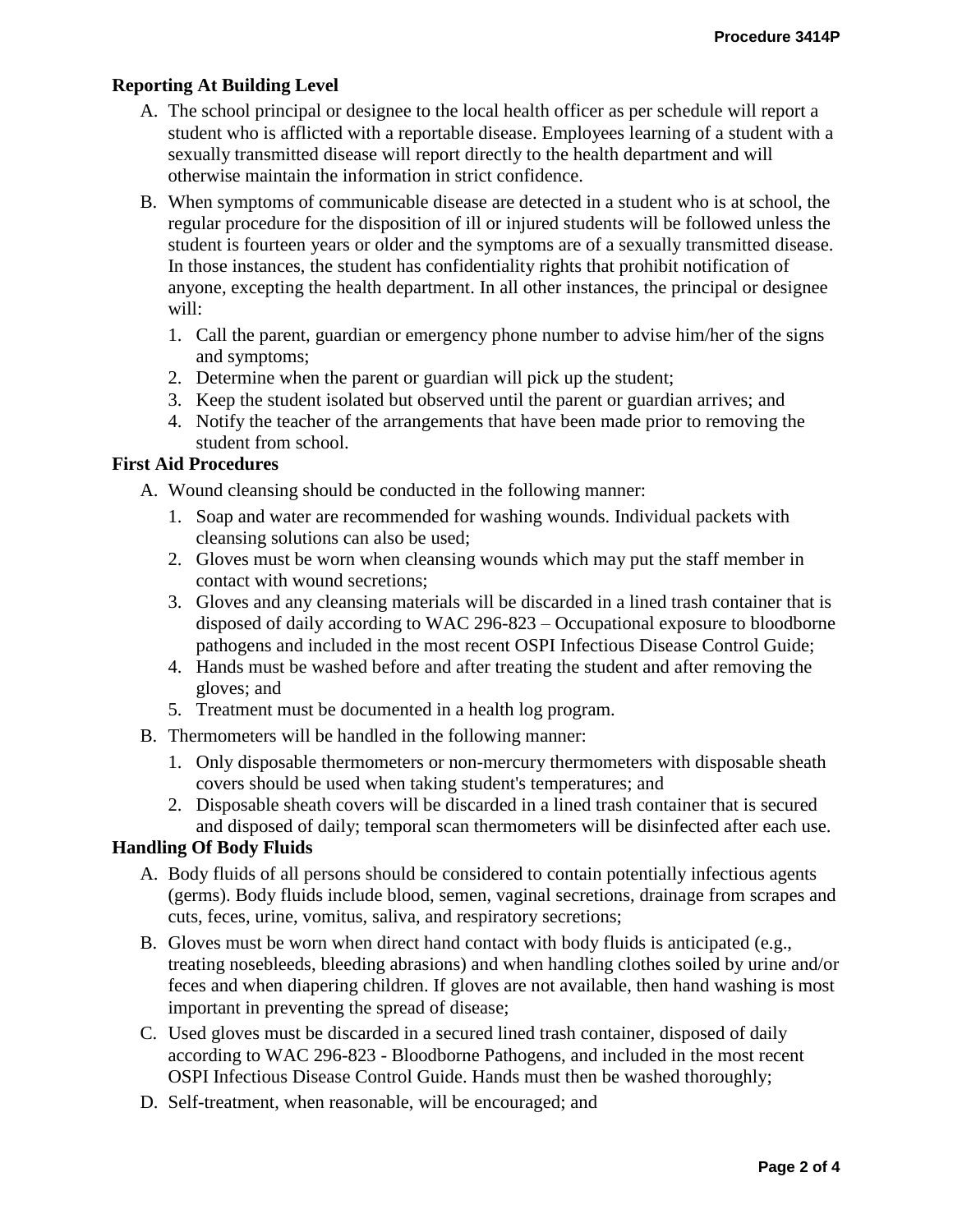E. Sharps will be disposed of in an approved container. Sharps containers must be maintained upright throughout use, be tamper-proof and safely out of students' reach, be replaced routinely and not be allowed to overfill.

For other universal precautions, the district will comply with WAC 296-823- Bloodborne Pathogens and the OSPI Infectious Disease Control Guideline.

## **Special Treatment of Students Infected With HIV/AIDS**

On the disclosure that a student has been identified as having acquired immunodeficiency syndrome (AIDS) (being infected with HIV) the superintendent, principal, parent, local health officer, school nurse and the private physician will confer as necessary and determine the appropriate placement of the student. The student will be accommodated in a least restrictive manner, free of discrimination, without endangering the other students or staff. The student may only be excluded from school on the written concurrence of the public health officer and the student's personal physician, that remaining or returning to school would constitute a risk either to the student or to employees or other students.

All discussions and records will be treated as confidential, consistent with RCW 70.24.105.

Release of information regarding the testing, test result, diagnosis or treatment of a student for a sexually transmitted disease, HIV, drug or alcohol or mental health treatment or family planning or abortion may only be made pursuant to an effective release and only to the degree permitted by the release. To be effective, a release must be signed and dated, must specify to whom the release may be made and the time period for which the release is effective. Students fourteen and older must authorize disclosure regarding HIV or sexually transmitted diseases, students thirteen and older must authorize disclosure regarding drug or alcohol treatment or mental health treatment, and students of any age must authorize disclosure regarding family planning or abortion. Parents must authorize disclosure pertaining to younger students.

Any disclosure made pursuant to a release regarding sexually transmitted diseases, HIV or drug or alcohol treatment must be accompanied by the following statement:

"This information has been disclosed to you from records whose confidentiality is protected by state law. State law prohibits you from making any further disclosure of it without the specific written consent of the person to whom it pertains, or as otherwise permitted by state law. A general authorization for the release of medical or other information is not sufficient for this purpose."

The district will ensure that newly hired school district employees receive the HIV/AIDS training regarding:

- A. History and epidemiology of HIV/AIDS;
- B. Methods of transmission of HIV;
- C. Methods of prevention of HIV including universal precautions for handling of body fluids;
- D. Current treatment for symptoms of HIV and prognosis of disease progression;
- E. State and federal laws governing discrimination of persons with HIV/AIDS; and
- F. State and federal laws regulating confidentiality of a person's HIV antibody status.

New employee training will be provided within six months from the first day of employment in the district.

Continuing employees will receive information, within one year of district receipt from OSPI, on new discoveries or changes in accepted knowledge of transmission, prevention, and treatment for HIV/AIDS.